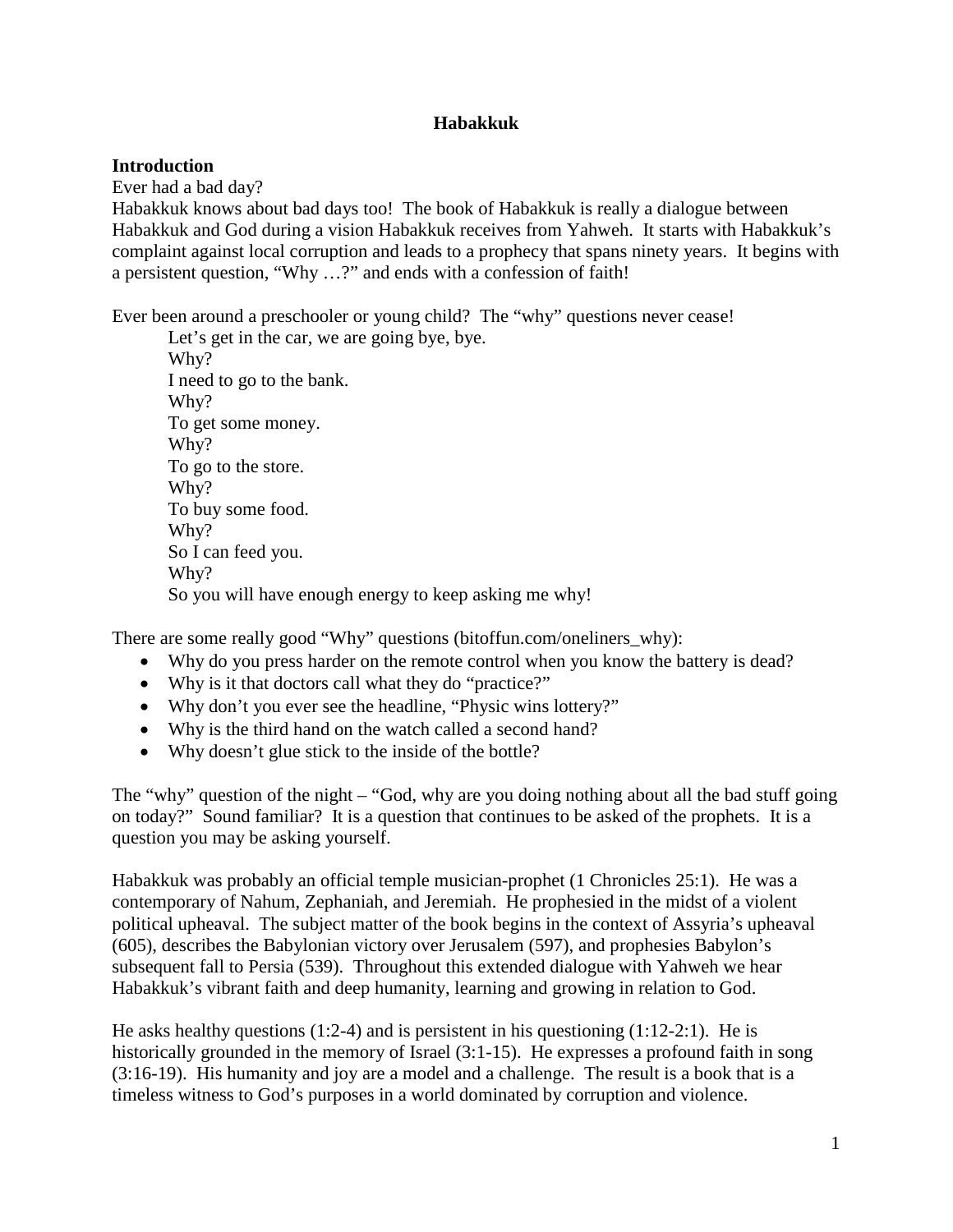As we listen in on the conversation, we hear Habakkuk wrestling with an increasingly difficult word from God as he struggles to hold onto his faith. He believes Yahweh is a righteous and holy God who cannot tolerate wickedness, yet he sees evil prospering around him. Habakkuk is looking for an explanation to pass along to his congregation, but no answer is coming. By the end of the conversation he realizes that he may run out of concrete reasons to believe. He realizes he may have to confess his faith based on his memory and experience of what he knows is true. It is that "even though" kind of faith—that kind of faith that was displayed by Daniel in the lion's den and Shadrach, Meshach, and Abednego in the fiery furnace. It is the faith of Joseph who realized over and over again that life is not fair. It is the kind of faith that says even though I cannot see it, hear it, feel it, or touch it, I still believe. It is believing without feeling the nail-scars or putting your hands into the pierced side. It is believing that God is going to redeem His people when everything else around you seems to indicate our world is crashing and burning.

#### **Chapter One**

In chapter one Habakkuk enters into conversation with Yahweh. His first question is, "Lord, why do you tolerate wrong?" Read verses 1-4.

Yahweh's first response (which is not precisely an answer) is, "Look…I am raising up the (more ruthless) Babylonians." Read verses 5-11.

Habakkuk (who probably takes a breath and admits that there may be more evil and difficult circumstances than he is presently facing) then rephrases the question, "Lord, why then do you tolerate the (more) treacherous?" Read verses 13-17.

Contemporary prayer – God there is Ebola in Dallas, a mayor in Houston who issued a subpoena for sermons, pastors in Idaho who may face jail or fines for not performing gay weddings, Isis is beheading believers and growing stronger and more present in every part of the world, and Christian persecution all around us.

## **Chapter Two**

This chapter begins with Habakkuk waiting on God's answer. Read verse 1.

God describes two ways of waiting on the coming days: puffed-up (ironically describing the Babylonians who will conquer them) desire or faith. Read 2:4.

A paraphrase of 2:4 – "Those who want to live in right relationship with God and His people will live by their trust in the promises of the Lord." The Message says, "But the person in right standing before God through loyal and steady believing is fully alive, really alive." Then God gives five woes to those who are puffed up:

- 1. "Your debtors will make you tremble" (2:6b-8), rests on those who become wealthy by extortion.
- 2. "Stones of the wall will cry out against you" (2:9-11) denotes public shame for those who build their security by unjust gain.
- 3. Those who build profit through bloodshed and crime (2:12-14) will be overcome with exhaustion and by the knowledge of the glory of Yahweh, which will fill the earth.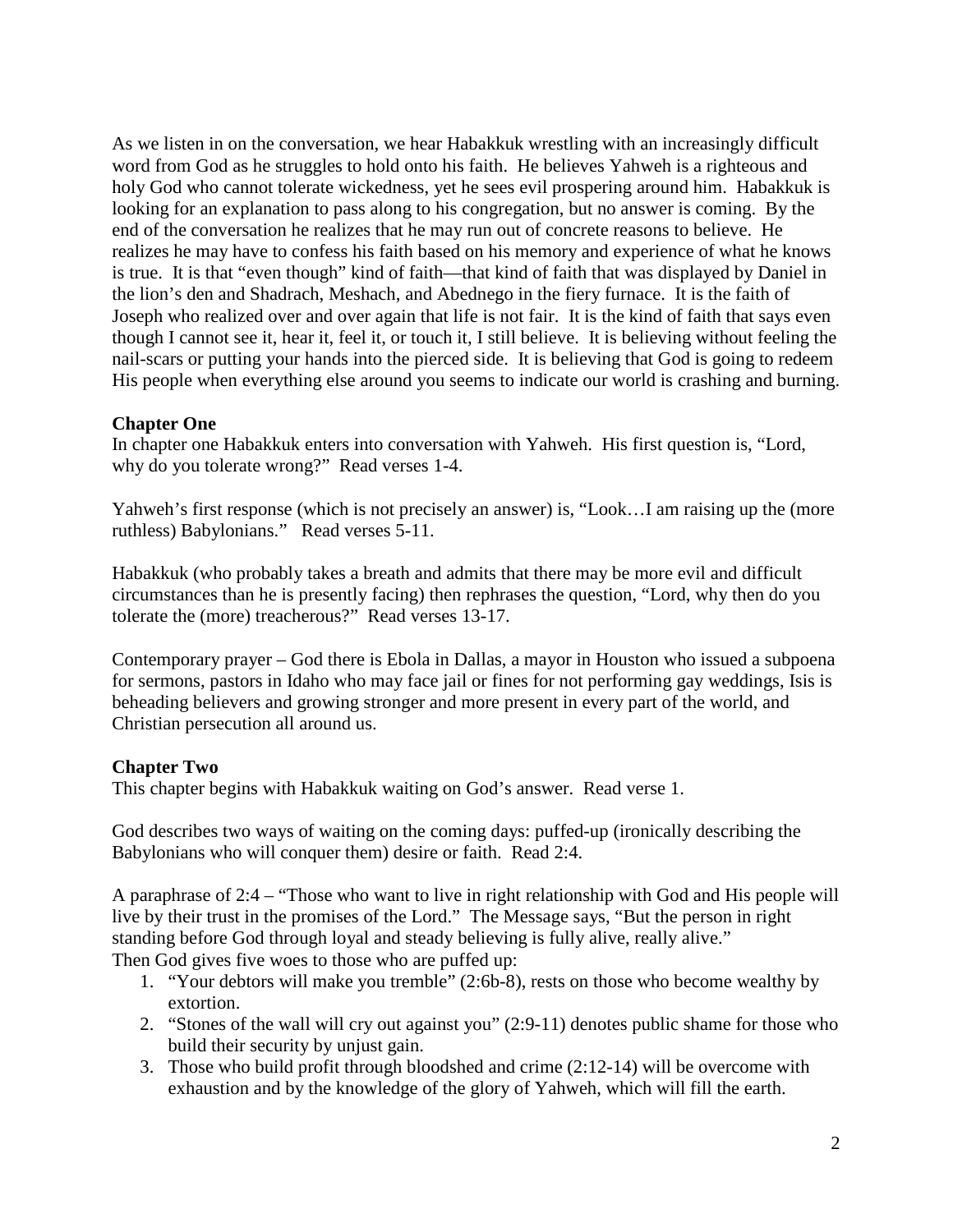- 4. Exposure to the terror of trees and animals (2:15-17) will come on those who entice others to drunkenness in order to take advantage of them.
- 5. The final woe concerns lifeless, breathless, and silent idols (2:18-20). This is the foolishness of worshipping anything created in place of the life-giving creator.

God seems to say wait, not yet. It will happen, but you must wait!

# **Chapter Three**

Chapter three begins with a song Habakkuk writes to God as a response to the conversation in chapters 1 and 2 (3:1-15).

The song is followed by a concluding confession of fear and faith (3:16-19).

Habakkuk finally acknowledges that he has gotten the message about Babylon's coming triumph. He is afraid because he believes the words concerning Judah's demise to be true. Read verse 16. God tells the prophet that his people will experience the end of prosperity, the end of political autonomy, the increased success of the more wicked, and the seeming withdrawal of Yahweh's protection. What will remain for them? Yahweh promises it will get better after it gets worse. This makes His response in 1:6 clearer – tougher days before better days.

Habakkuk realizes, and even accepts, the likelihood of his own death, having faith that God has an ultimate victory in store. For the just to live by faith means loving and serving Him in one's dying as well as one's living. As Bonhoeffer wrote in *The Cost of Discipleship*, when Christ calls us, He bids us come and die to ourselves.

How does a prophet respond? Read verses 17-19.

There is a man that life cannot defeat. This man:

- 1. Knows that life does not owe you anything (verse 17).
	- a. Life is not fair we sinned!
	- b. Habakkuk learned what God taught the people in the desert and what Jesus reiterates for us. Scarcity leads us to recognize our need for a God who seeks to speak with us.
	- c. Example of Joseph
- 2. Understands that materialism is not the goal of life (verse 18).
	- a. I can rejoice and exalt God regardless of material things.
	- b. Circumstances do not control our worship.
	- c. Life is too important to get bogged down with things
- 3. Has an unshakable faith in God (verse 19).
	- a. God's presence makes the difference in our being able to believe. Look at Daniel in the lion's den, the three Hebrew slaves in the fiery furnace—what do both stories have in common? God was present!
	- b. David and Goliath
	- c. Hebrews 11 Abel, Enoch, Noah, Abraham, Sarah, Isaac, Jacob, Joseph, Moses, Rahab, Gideon, Barak, Sampson, David, Samuel. These men and women were not perfect, but their God was perfect, and they had an unshakeable faith in Him.